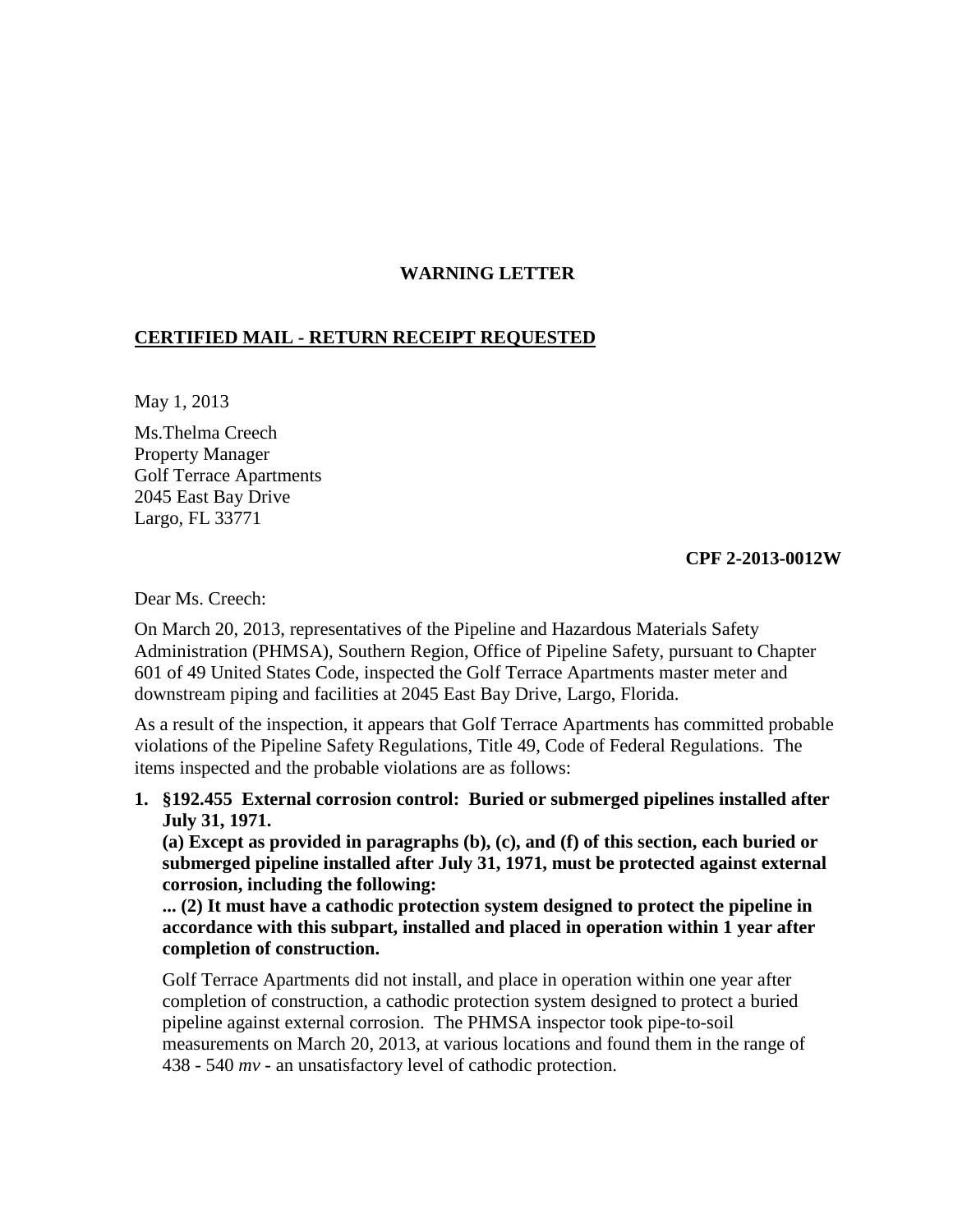**2. §192.625 Odorization of gas.**

**... (f) To assure the proper concentration of odorant in accordance with this section, each operator must conduct periodic sampling of combustible gases using an instrument capable of determining the percentage of gas in air at which the odor becomes readily detectable. Operators of master meter systems may comply with this requirement by-**

**(1) Receiving written verification from their gas source that the gas has the proper concentration of odorant; and** 

**(2) Conducting periodic "sniff" tests at the extremities of the system to confirm that the gas contains odorant.**

Golf Terrace Apartments did not present to the PHMSA inspector any records to demonstrate that it had assured the proper concentration of odorant in its pipeline system by receiving written verification from its gas source that the gas has the proper concentration of odorant or by conducting periodic "sniff" tests at the extremities of the system to confirm that the gas contains odorant.

## **3. §192.721 Distribution systems: Patrolling.**

**(a) The frequency of patrolling mains must be determined by the severity of the conditions which could cause failure or leakage, and the consequent hazards to public safety.**

**(b) Mains in places or on structures where anticipated physical movement or external loading could cause failure or leakage must be patrolled -** 

**(1) In business districts, at intervals not exceeding 4 1/2 months, but at least four times each calendar year; and** 

**(2) Outside business districts, at intervals not exceeding 7 1/2 months, but at least twice each calendar year.**

Golf Terrace Apartments did not present to the PHMSA inspector any records to show it patrolled its distribution system in the residential area at intervals not exceeding 7½ months, but at least twice each calendar year.

**4. §192.747 Valve maintenance: Distribution systems.** 

**(a) Each valve, the use of which may be necessary for the safe operation of a distribution system, must be checked and serviced at intervals not exceeding 15 months, but at least once each calendar year.**

**(b) Each operator must take prompt remedial action to correct any valve found inoperable, unless the operator designates an alternative valve.**

Golf Terrace Apartments did not present to the PHMSA inspector any records to demonstrate that it had checked and serviced its shut off (or key valve) which may be necessary for the safe operation of its distribution system at intervals not exceeding 15 months, but at least once each calendar year.

Under 49 United States Code, §60122, Golf Terrace Apartments is subject to a civil penalty not to exceed \$ 200,000 per violation per day the violation persists up to a maximum of